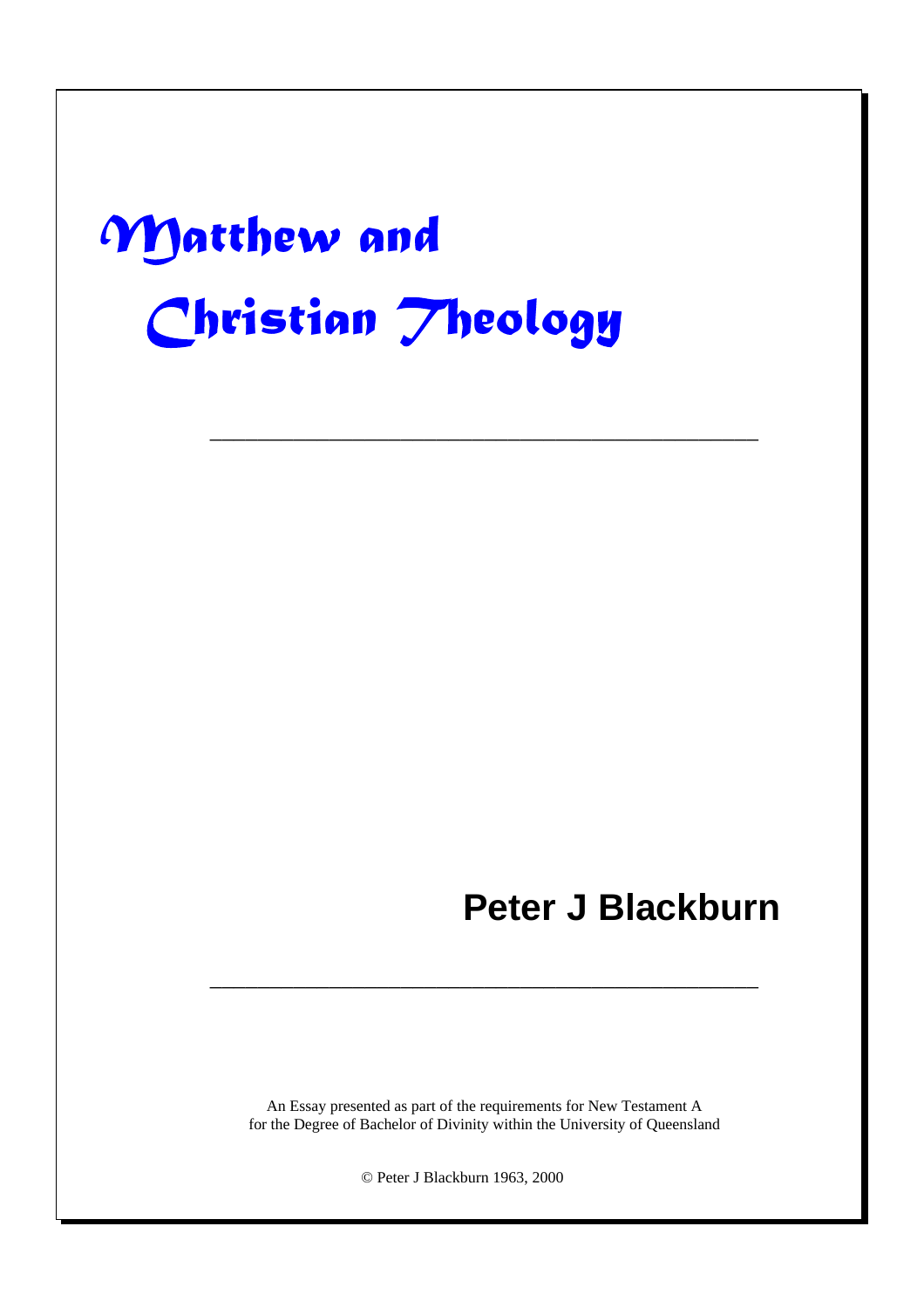#### **Full title: The contribution made by Matthew's gospel to the development of Christian theology**

# **SYNOPSIS:**

#### **1. Introduction**

#### **2. Characteristics of the Matthaean Material**

Editorial additions and formulae; special narratives; *testimonia*; teaching.

#### **3. Christology**

Humanity; Son of Man; Son of David; King; Son of God – God as his Father.

# **4. The Kingdom of Heaven**

Israel and the Kingdom; early proclamation; the Beatitudes; the parables of the Kingdom; the Kingdom and the Church.

#### **5. Conclusion**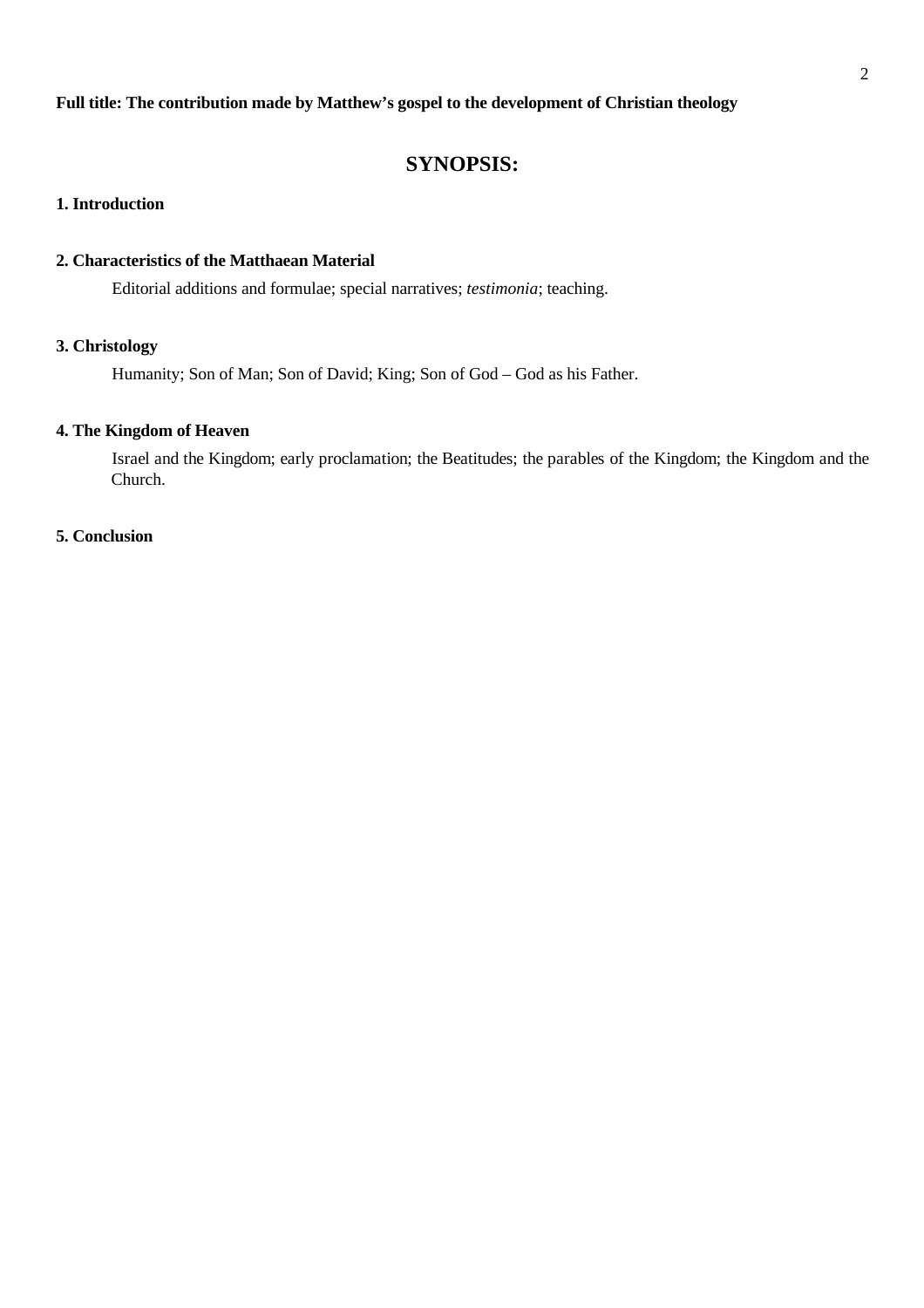#### **1. Introduction**

Matthew is a book of Christ and a book which proclaims a Kingdom – "Where is he who has been born king of the Jews?" (2.2); "Repent, for the kingdom of heaven is at hand" (4.17); "This is the King of the Jews" (27.38); "All authority in heaven and on earth has been given to me…" (28.18). In this Gospel these two facts are taken and fused together.

There are other important contributions to Christian theology in this Gospel – the relation to the Old Testament; the significance of the Cross and Resurrection; the law of the Kingdom; the nature and mission of the Church. Partial consideration of some of these has been given along the way, but, since compression has already been necessary in the case of the other two in order to give at least some detail, it has been thought best to limit the scope of what could only be treated adequately in something nearer in size to a book.

In the approach to this essay, Matthew has been treated as the author of the book for convenience of writing, although it is well understood that controversy exists concerning its authorship. Further, for an essay of this nature, all passages have been taken at face value without enquiring into the authenticity of sayings or the historical accuracy of recorded events. Care was taken with some commentators who allowed their unfavourable judgment of these matters to distort their interpretation of the content of this Gospel.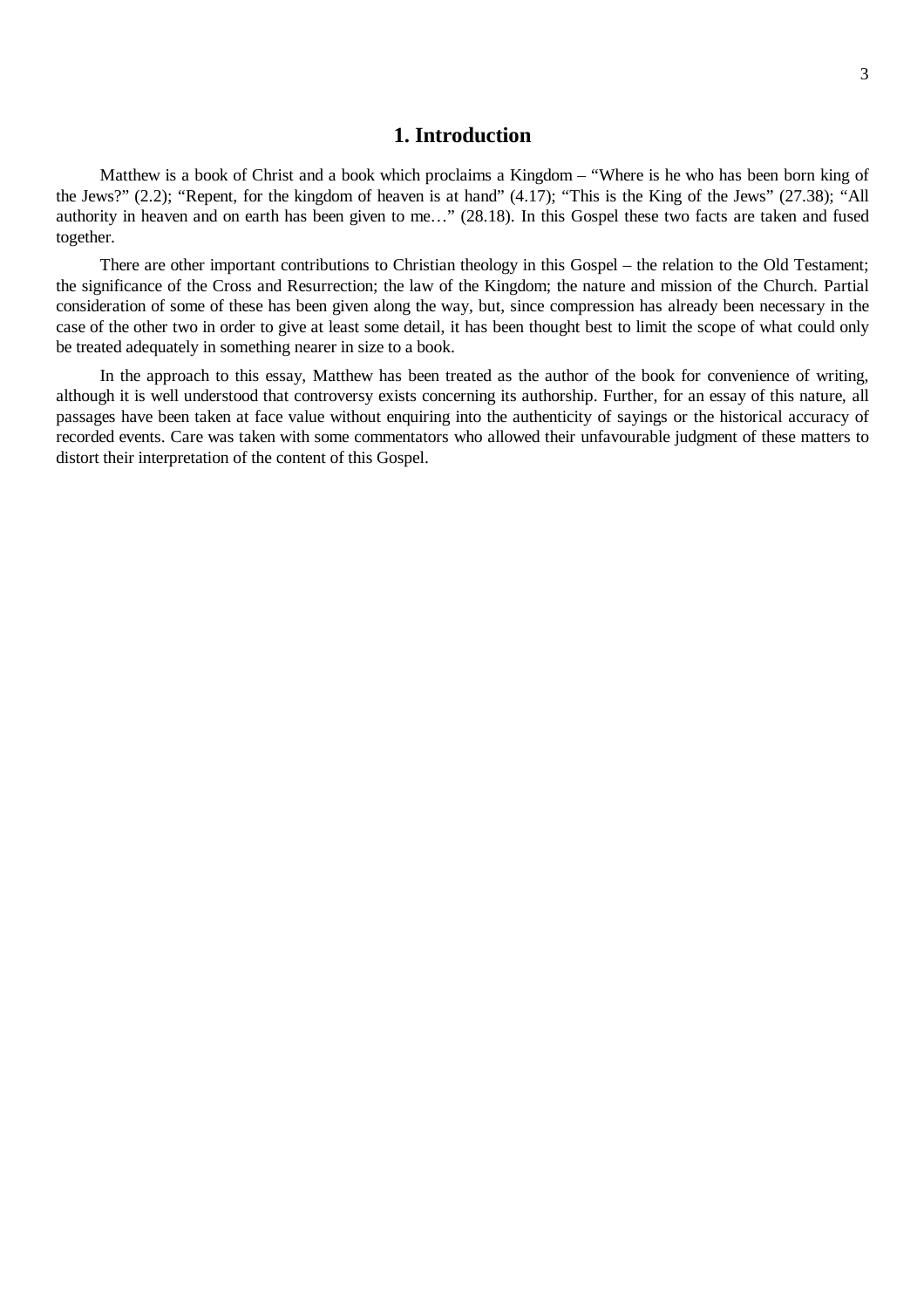#### **2. Characteristics of the Matthaean Material**

The scope of this essay hardly permits a detailed discussion of linguistic divergences between the Synoptic gospels. There is, however, a great deal of material found in Matthew alone, and it is important to assess the character of this material before considering in broader sweep the contribution of Matthew's gospel.

The special Matthaean material has been variously grouped by different scholars.<sup>1</sup> T.W. Manson's grouping is the simplest: (i) editorial additions and formulae; (ii) narratives; (iii) testimonia; (iv) teaching. other classifications fall within these divisions. The material that is described as editorial is made to include a wide variety of fragments, some of which are better considered with the other Matthaean material. It must be noted here that the classification of passages as editorial additions should not imply that they are free compositions and not based on tradition, as W.C. Allen seems to imply.<sup>2</sup> Further, they would seen to have greatest significance now in terms of Marcan material, since it is difficult to determine precisely how the supposed Q source has been edited, even if it was a manuscript source. How much more nebulous when Allen attempts to establish editorial additions in the special Matthaean material itself!

A few significant examples of this group are worth noting. 3.14-15 are found in neither Mark nor Luke. They emphasise the superiority of Christ over John the Baptist and suggest that he was not baptised on account of sins committed. It may therefore be that they were included for apologetic reasons<sup>3</sup> and were thus suited to the need of the Church. 5.13a,14 are an example of sayings which have been amplified. Since in this case the saying about salt has a different emphasis altogether (// Mk 9.49,50; Lk. 14.34-35), it may not be a different treatment of the same saying at all. The distinctive feature of the Matthaean sayings, however, is their concise statement of the relation of the disciple to the world, a statement which was certainly relevant to the missionary situation of the later Church. 11.14 (cf. Lk. 7.24-35) and 17.13 (// Mk 9.9-13) put the interpretation of the Baptist in terms of Elijah more strongly than any other of the gospels, though note needs also to be taken of Lk. 1.17 where he is set out as going before the Lord "in the spirit and power of Elijah." The references of Matthew may be seen in terms of the more specific O.T. background of his gospel. The addition to the story of the Syro-phoenician woman of 15.23-25 (cf. // Mk 7.24-30) forms part of the Jewish emphasis of the gospel, especially when v. 31b is considered also, together with the longer section of material of 10.5ff.

With the special narratives, there are certain characteristics to be noted. The Matthaean nativity stories of 1.18-25, ch. 2, appear to be included for didactic and apologetic reasons - this is related to the situation of the early church. In considering the other narratives, it must be noted that a number of them are Petrine stories. Thus, 14.28-31 recounts an incident not included in Mark's account of Christ walking on the water (Mk 6.45-52). 16.17-19 are of both Petrine and ecclesiological significance (cf. //s Mk. 8.27-33; Lk-9.18-22). This is related to 18.15-22, though there the Petrine aspect is lost. There are also a number of Passion and Resurrection stories. These serve to emphasise the innocence of Jesus (27.24,25), the precautions taken against the stealing of his body and subsequent claims of resurrection (vv. 62-66), the stories which were invented to disprove the resurrection (28.11-15), and the commission to his disciples (vv.16-20). This latter certainly has ecclesiological implications, and the others have strong apologetic value. Broadly, the selected narratives reviewed here seem related to didactic, apologetic and ecelesiological considerations – and the first two of these categories are related to the third.

The O.T. quotations described by Manson as "testimonia" seem to presuppose a background of Judaism, and are at once didactic, apologetic and christological. Whatever is thought of Matthew's exegesis, his striking introductory formulae indicate a very deep reverence for the Scriptures and a strong sense of fulfilment in the understanding of Christ (the verb,  $\pi\lambda\eta\rho\delta\omega$ , is used except in 2.6). Important christological aspects stemming from some of these quotations include the virgin birth (1.23), the identification of Christ with Israel (2.15 – it is to be noted that "there was a general doctrine, widely accepted in rabbinical circles, that the events of the beginning of Israel's history would be duplicated in the end" 4 ) and the identification of the Christ with the Servant of the Lord in Isaiah 42 (12.17-21) and the Suffering Servant of Isaiah 53 (8.17).

<sup>1</sup> See, e.g., T.W. Manson, *The Sayings of Jesus* (SCM, London, reissue 1949), p. 21ff; W.C.Allen, *St. Matthew* - ICC (T & T Clark, Edinburgh, 3ed 1912) p. liii and ff; G.D. Kirkpatrick, *The Origins of the Gospel according to St. Matthew* (OUP, Oxford, 1950), p. 37ff.

<sup>2</sup> o*p. cit.*, p. liii.

<sup>3</sup> F.V. Filson, *A Commentary on the Gospel according to St Matthew* (A & C Black, London, 1960), p. 68

<sup>4</sup> F.W. Beare, *The Earliest Records of Jesus* (Blackwell, Oxford, 1961), p. 32.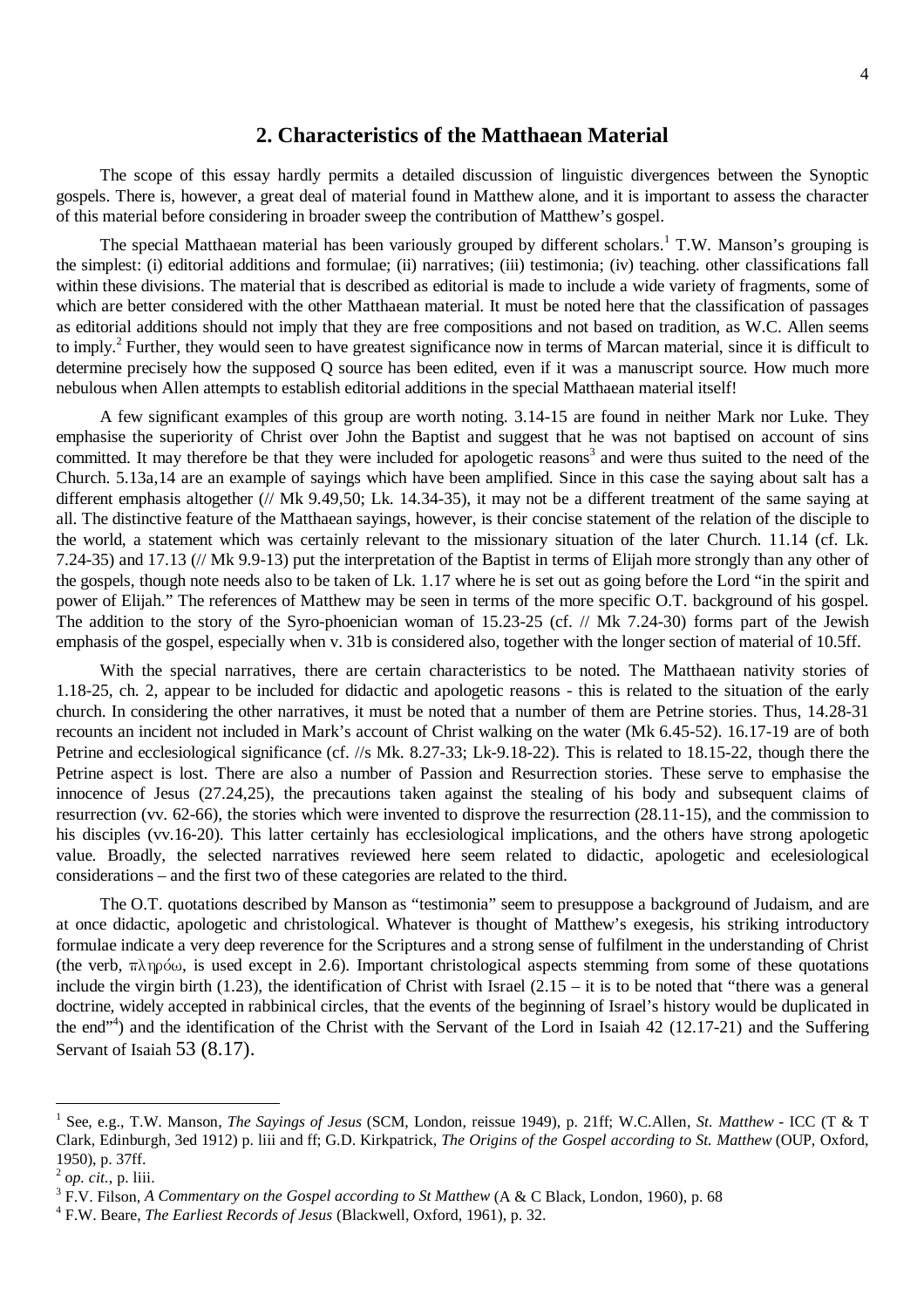A characteristic of the teaching of this gospel is that it is grouped in several large discourses. There are certain features to be noted with the distinct Matthaean material. A great deal of the material is in parabolic form. Except for 25.11-30 (where the introduction may imply it), the subject is  $\eta$   $\beta$ ασιλεία τών ούρανών (13.24-30, 36-43, 44, 45-46, 47-50; 18.23-25; 20.1-16; 22.1-14; 25.1-13). This is a characteristic Matthaean phrase, the other gospels regularly having  $\eta$   $\beta$ ασιλεία του θεου. Matthew only has this latter phrase at 12.28, 19.24 and 21.31,43. This may suggest a Jewish background with the tendency to avoid the direct use of the name of God. The use of so many Kingdom-parables points to the situation of the early church.

This is also true of what may be described as the anti-Pharisaic sections. The righteousness of his followers must exceed that of the scribes and Pharisees (5.20). Almsgiving, prayer and fasting are to be done in secret, and not "as the hypocrites" (6.1-8, 16-18) – an evident reference to the Pharisees. Our Lord's words to the Pharisees in 9.13a emphasise this – "Go and learn what this means, 'I desire mercy, and not sacrifice'," and it is of note that he later uses the same quotation in an anti-Pharisaic context (12.5-7). 12.11-12a also occur in an anti-Pharisaic context. The Pharisees are described as blind guides (15.12-14 – 14b has // Lk. 6.39). The parable of the wicked husbandmen (21.33-46; //s Mk 12.1-12; Lk. 20.9-19) is recognised by all accounts as directed against some groups of official Jewry taken up more specifically in Matthew against the "chief priests and Pharisees" (v. 45). Matthew has recorded a saying which gives the parable its most direct point (v. 43). Further, the whole intent of the sayings of ch. 23 is anti-Pharisaical.

The Jewish-Christian background of certain passages has already been noted. Many of the sayings from 5.17ff emphasise that the Mosaic law is to be "fulfilled", not destroyed. The emphasis on the law and the prophets is continued in 7.12b. The requirements of the law seem to be reaffirmed in 5.32, 18.16, 19.9 and 24.20. A number of scholars regard 5.32 and 19.9 as embodying the adjustments of Christ's sayings to later church practice. However, such a judgment on authenticity is beyond the scope of this essay. The life of the Kingdom in 7.22, 10.41 and 13.52 is described in terms which reflect a Jewish background. Several phrases characterise the Matthaean teaching:  $\eta$   $\beta \alpha \sigma \lambda \epsilon (\alpha)$ τῶν οὐρανῶν (noted already); πάτηρ ὁ ἐν (τοῖς) οὐρανοῖς and πάτηρ ὁ οὐράνιος; and πάτηρ ἡμῶν, ὑμῶν, σου,  $\alpha\dot{\beta}$  The essence of the first of these phrases is by no means chiefly the possession of Matthew. However, it is significant that Matthew uses the term  $\pi \alpha \tau \gamma_0$  with reference to God in more than twice the number of instances in which Luke uses it – however, Matthew himself contains considerably less than half the number of instances found in John!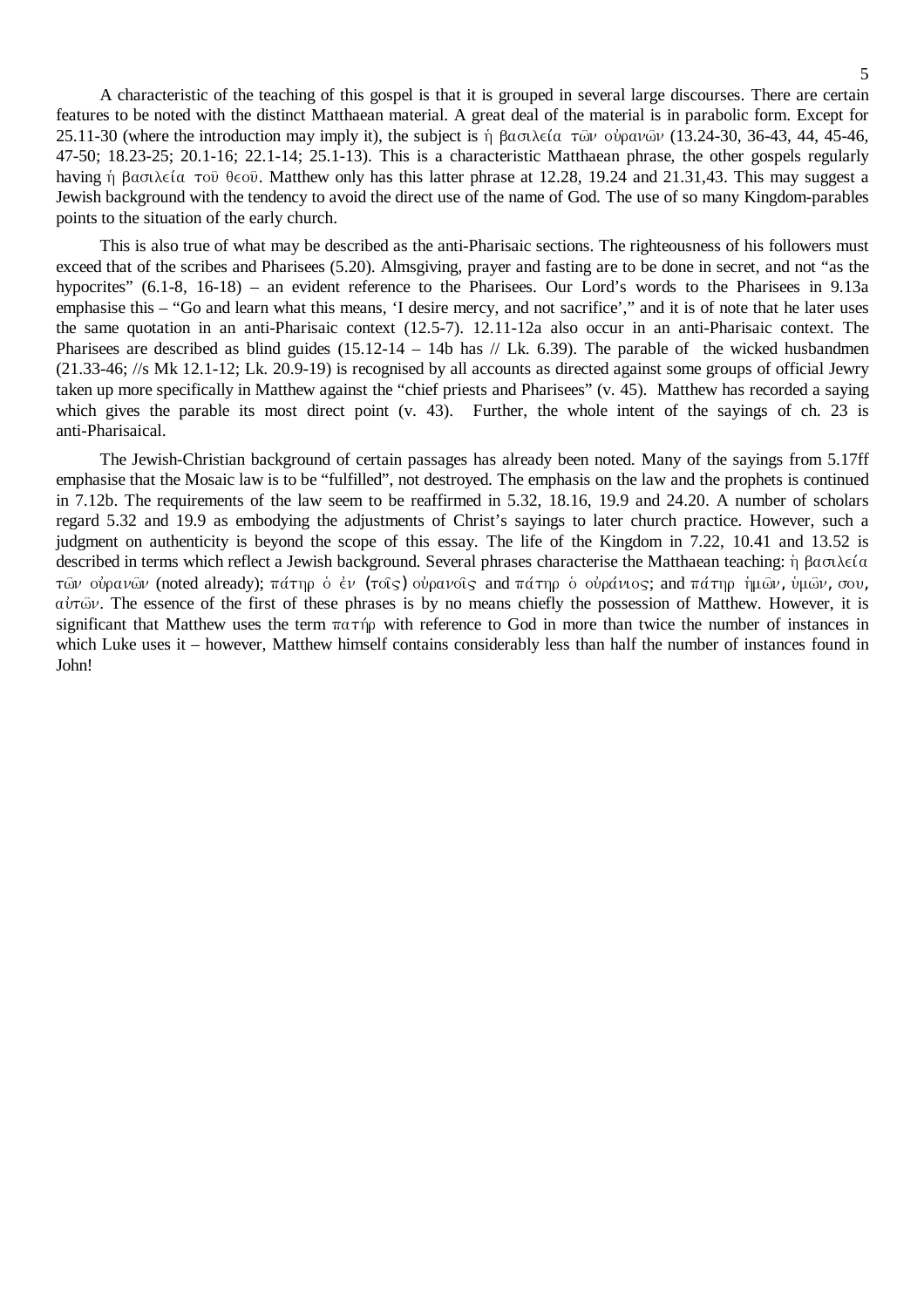#### **3. Christology**

Care must be taken to note that in considering the christological indications of Matthew we are dealing with indications rather than formulations. Further, a mistake is sometimes made in attempting to define rigidly the various terms used in reference to Jesus Christ. Frequently these terms have a composite background and overlap in their N.T. use.

The humanity of Christ clearly portrayed, though the presentation appears to be less vivid than that of Mark. Thus, the omission of Mk 3.5 from the account of the healing of the man with the withered hand (Mt. 12.9-14) seems a hesitation to attribute human passions of anger and grief to our Lord. However, it is to be noted that Luke does the same in this place (see Lk. 6.10), and it is important to remember that Matthew and Luke may not have been using a Marcan source which would correspond exactly to our present gospel. Further, we tend to see this kind of development on the presupposition that a high christology must represent a later development. Such presuppositions often have little to do with the exegesis of the passages concerned. None of the synoptists set out a formulated christology, and it may equally be questioned whether, as Allen suggests, Matthew's changes are due to an increasing feeling of reverence for the person of Christ".<sup>5</sup> The inference is that Mark shows less reverence by attributing human emotion to Jesus. However, it can be argued that precisely in preserving these emotions Mark is showing his reverence for the person of Christ – this demanding no alteration of the facts but rather their careful recording. It is highly significant that in each of the cases cited by Allen the omission is also made by Luke (as in the example noted above), that is, where the narrative has a parallel in the latter. This reinforces the caution above concerning the nature of the Marcan source. However, taking the evidence as it stands, Matthew may have made the alterations for other than theological reasons. The expression or nonexpression of emotions in a narrative can become very much a matter of style, these being quite subjective and therefore to some extent difficult to describe. The fact that Matthew does not exclude emotion from his understanding of our Lord (even if he minimises it) is seen from 26.37 where Matthew has the less strong word  $\lambda v \pi \epsilon \hat{i} \sigma \theta \alpha i$  instead of Mark's ἐκθαμβεῖσθαι (Mk 14.33).

Allen further lists clauses in Mark omitted by Matthew as ascribing inability or unfulfilled desire to Christ. Thus, 13.58 has "And he did not do many mighty works there…" in place of "He could do no mighty work there..." (Mk 6.5). In 14.25, the account of the walking on the water, the words "he meant to pass by them" (Mk 6.48) are omitted. In the trial scene, 26.61 has the accusation, "This fellow said, 'I am able to destroy this temple…' " for Mark's account, "We heard him say, 'I will destroy this temple...' " (Mk 14.58). Here again, care needs to be taken in interpreting these passages, since on the one hand Matthew's changes may not indicate the conclusion reached and on the other Mark may not intend that meaning which it is claimed Matthew has hesitated in applying. This is true of the Nazareth incident cited above. If faith was a necessary precondition of healing, then it follows that, because it was lacking, he **could not** and **did not** perform many such acts of mercy there. The second instance depends very much on the interpretation of  $\eta \theta \in \lambda \in \nu$ . It may signify a deliberate intention or be used less strongly as an auxiliary – "he was going to pass by them". Vincent Taylor has noted that in the latter case there are two explanations – "either (a) Jesus intended to overtake the disciples on foot and surprise them on the other side, or (b) he purposed to test their faith or their knowledge of his power. These inferences, however, are speculative, and necessarily so, since only what the disciples saw is described."<sup>6</sup> The example taken from the trial is inconclusive, since in both accounts the words are reported by false witnesses. The evidence, then, must be read very carefully, and while some changes seem to indicate greater reverence for Christ's person, it is still true that Matthew presents our Lord as truly human and that Mark also presents him as one more than human (e.g., Mk 4.41). In Matthew, the humanity of Christ is developed in terms of temptation (4.1-11; 16.23), prayer (26.39), lack of knowledge on certain subjects (24.36), his feeling of dereliction on the cross (27.46). Of these the temptation examples are non-Marcan, and no significant modification is made in the others, except that in 24.36 (// Mk 13.32) Matthew adds a strengthening  $\mu\phi\nu$  as impression that he was more than man is built up through the account of his supernatural birth (1.18-25), his mighty works (as in the other gospels), his superior teaching (5.17,21ff; 7.28,29), the events at his death (as 27.51b-53) and of his resurrection (as 27.62-66; 28.2-4; 11-15), the promise of his continued presence (28.20).

Of considerable importance in assessing Matthew's approach to the person of Christ are the various titles applied to him. The term "Son of Man", as found in the Synoptic gospels, is always used by Jesus Himself. It appears to have

<sup>5</sup> *op. cit.*, p. xxi.

<sup>6</sup> *The Gospel according to St. Mark* (Macmillan, London, 1952, p. 329.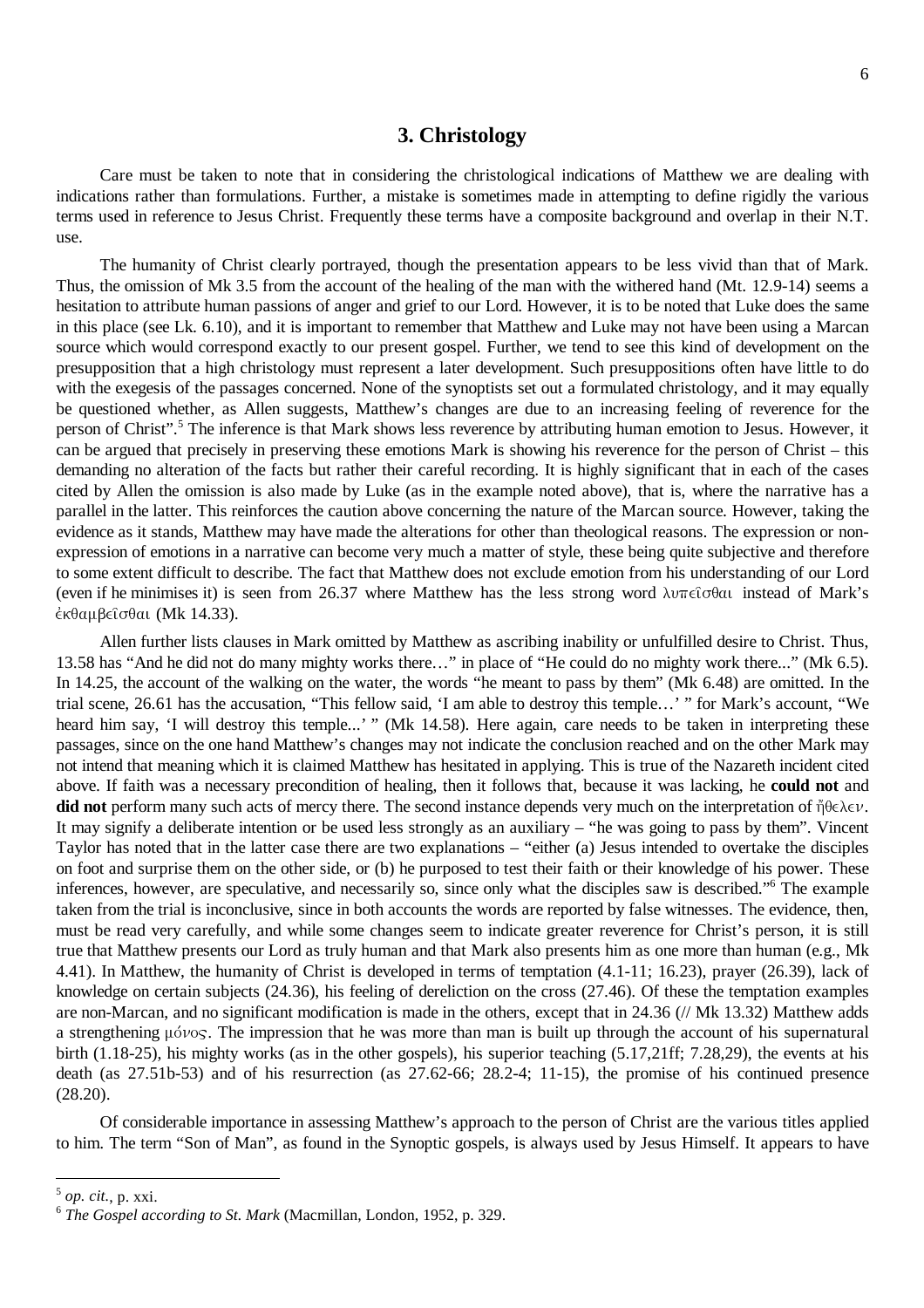had a composite meaning. On the one hand, it refers to the incarnate Christ (8.20, 9.6; 11.19; 12.8,32;13.37; 16.13), especially in reference to his suffering and death (12.40; 17.9,12,22; 20.18,28; 26.2,24,45). This seems related to the theme of the "נְבֶד יהוה as developed in the book of Isaiah. However, Matthew, somewhat more than the other Synoptists, develops the concept of the apocalyptic Son of man who will come at the end time in glory and judgment (10.23; 13.41; 16.27,28; 19.28; 24.27,30,37,39,44; 25.31; 26.64). This seems to derive from the book of Daniel, especially Dan. 7.13ff – "behold, with the clouds of heaven there came one like a son of man..." It has often been remarked that Jesus combined these two notions in his use of the Son of man. The one therefore interacts with the other. Thus, Cullmann has written, "We see how the New Testament deepens the concept of the Son of Man as Judge. Jesus is both the incarnate man who is the representative Suffering Servant of God, and the future 'Man' who is the Judge."<sup>7</sup> The wording of this needs to be noted carefully – "**Jesus** is both..." The point of contact is not in a synthesis of the two ideas – it is seen above that the meaning tends to remain distinct in different passages – but in the person of Christ himself, and especially in regard to the Kingdom. The title is not characteristic of this gospel, but it has here more distinctly this complex significance.

Another term used more frequently in Matthew than in the other Synoptists is "Son of David." It occurs on only two occasions in Mark and Luke. The first, the healing of a blind man at Jericho (Mk 10.46-52 = Lk. 18.35-42; cf Mt. 20.29-34), and the second, the discussion on the current Messianic understanding of the term (Mt. 22.41-46 = Mk  $12.35-37a = Lk$ . 20.41-44), give possible indication that the popular understanding of Jesus as Christ was in terms of this phrase (note further Mt. 12.23 – "Can this be the Son of David?"). The use of this phrase is extended and made more specific in Matthew. In Matthew's further two uses of the phrase in a plea for healing (9.27; 10.22), the notion behind the application of the title to him may be questioned. Thus, McNeile notes on the former passage, ''Here, as in xx.30, it might possibly be only a form of polite address, though the idea that Jesus was the Messiah may have been already in the air, as it had recently been with regard to John the Baptist."<sup>8</sup> F.V. Filson regards these words as definitely Messianic in intent, though Matthew may tend to antedate the advance in popular thought about Jesus.<sup>9</sup> The designation is more specific, however, in 1.1; 12.23 and 21.4,15. 1.1 sees  $\chi$  $\beta$ u  $\sigma\tau$ ós in terms of God's covenant promises to Israel. The Messiah is not only "son of Abraham", a member of the chosen race, but "son of David", of royal lineage. This is more than a setting of the story in historical perspective – it is related to the Kingship of Christ as this is to appear later in the gospel.

All three Synoptists highlight the term "King of the Jews" and the popular idea of Jesus as King in the account of the trial and crucifixion of Jesus (Mt. 27.11,29,37,42; Mk 15.2,9,12,18,26,32; Lk. 23.2,3,37,38). It is to be noted that Luke in a verse without parallel (23.2) seems to indicate the existence of some idea of the Messiah as King, even though this is inserted only to give the charge before Pilate some reasonable basis.

The theme of Kingship runs throughout Matthew. Its first occurrence is in 2.2 where the magi are shown seeking for one born "King of the Jews". The indications this may give of widespread "Messianic" expectations throughout the civilised world,<sup>10</sup> important in their place, do not give help here. More important is the indication that the Jews thought of the Messiah as ruler and as son of David – this is more relevant than the textual relation of v. 6 to Mic. 5.2. There seems no doubt that the passage was regarded as Messianic. McNeile refers to the Targum on the passage, "Out of thee shall come forth before me the Messiah."<sup>11</sup> McNeile further notes, "The passage was understood to mean that the Messiah was to be born at Bethlehem; but the prophet probably meant that wherever he might be born, he would 'come out of Bethlehem', i.e. out of the stock of David, since David was born there."<sup>12</sup> However, whether or not it was taken that Bethlehem was to be the place of his birth, the understanding that he was to be a descendant of David is plain.

The King theme reappears in the quotation of 21.5 in the scene of the entry into Jerusalem. Although this quotation is not made by the other Synoptists (but see Jn 12.15), the presentation nevertheless implies an incident "deliberately staged by Jesus as an object-lesson in his conception of himself as the lowly Messiah pictured by Zechariah."<sup>13</sup> All three express the same expectation of the Messianic kingdom and of the coming king in the words of acclamation which Jesus received on this occasion (Mt. 21.9,15; Mk 11.9-10; Lk. 19.38). The common designation – "he who comes in the name of the Lord" – is derived from Ps. 118.26. However, in view of the present state of studies

<sup>7</sup> *The Christology of the New Testament* (SCM, London, 1959), pp. 158-159.

<sup>8</sup> *The Gospel according to St. Matthew* (Macmillan, London, 1915), p. 127.

<sup>9</sup> *op. cit.*, p. 123.

<sup>10</sup> McNeile, *op. cit.*, p. 14.

<sup>11</sup> *ibid.*, p. 16.

<sup>12</sup> *ibid.*, p. 16.

<sup>13</sup> F.W. Beare, *op. cit.*, p. 205.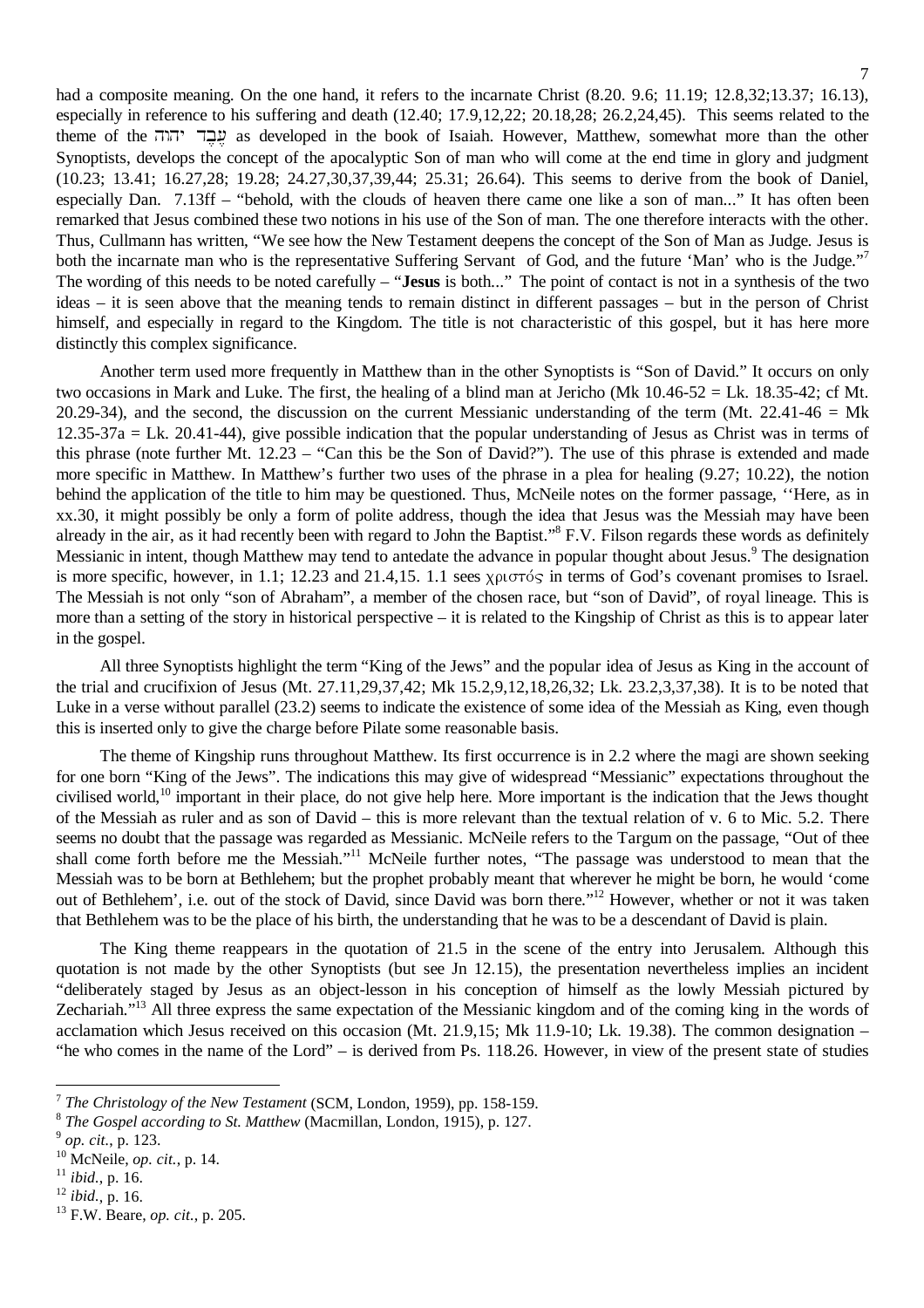of the Psalms, it is difficult to state definitively its significance in context. It is of interest that those who stress the cultic setting of the Psalms would see reference here to the supposed yearly ceremony of the reinthronement of the king. However, since such connections with Babylonian festivals are rather dubious, it is foolish to try to draw conclusions about the public view of Jesus. Luke, however, explicitly refers to him as the King. Mark, in referring to the coming kingdom, calls it "the kingdom of our father David", designating Christ as King only by inference. Matthew makes specific reference to him as "the Son of David", thus joining clearly the themes of the King, and the Son of David – this clears away any doubt which may exist about the implications of either this verse or the earlier quotation when taken in isolation.

The other occurrence of the idea of King in Matthew is at 25.31ff, where the striking feature is the relation between "Son of Man" and "the King" (vv. 34,40). Allen regards the change as "very abrupt and unexpected" and is devoid of further suggestions.<sup>14</sup> T.W. Manson sees two possibilities: "Either the Son of Man is the same as the King, in which case 'Son of Man' has the meaning commonly assigned to it in *Enoch*; or 'Son of Man' stands for the body comprising the King and his brethren, In which case 'Son of Man' approximates in meaning to 'Son of Man' in Dan.7.13..." He himself settles for the latter interpretation.<sup>15</sup> However, it is too convenient a trap to treat Old Testament exegesis as fixed when one has difficulty in determining exegesis in the New! But even more, while this passage may show the corporateness of believers with their Lord, there seems little indication here that the terms are to be reversed so that they are included in his speech about himself – what, then, is the significance of  $\tau \omega \nu$  (vv. 40,45)? The term "Son of God" seems also to be echoed here in the reference to "my Father" (v. 34). Thus the prophetic vision represents a considerable complex of ideas. There seems no doubt that the King is thought to be Jesus himself.<sup>16</sup> On the change noted above, Beare has the useful note that it "is a reflection of the dual function of Jesus as Judge of all the world and as ruler over the kingdom of God; and his reference to God as 'my Father' (v. 34) reflects the doctrine that Jesus is the Son of God: the Son of Man, the Judge and Deliverer of apocalyptic expectation, is not elsewhere designated as God's Son."<sup>17</sup> This focussing of different ideas in the person of Christ is important in the overall christological presentation of Matthew. Thus, the depth of Christ's self-understanding surpasses the Jewish nationalistic expectations, even in this gospel which has a Jewish-Christian background – and, although Jesus is called "Son of David", he nowhere applies the term to himself, except, perhaps, indirectly in 22.41-46. The theme of Kingship, however, bears relation to the message of "the Kingdom of heaven"'.

F.V. Filson has noted, "The Messiah was usually conceived by Israel as a human leader of unique goodness and power."<sup>18</sup> However, as he himself goes on to show, Matthew means more than this by the term, as is seen by his application of the term "Son of God" to Jesus. Care needs to be taken in seeking to appreciate Matthew's use of this term. Although the term occurs more frequently in Matthew than in the other Synoptists, it is by no means clear that his use is more distinctive than theirs. The designation of Christ as "Son of God" in Mk 1.1 presents an interesting textual problem. With Taylor it may be agreed that there are strong reasons for accepting the phrase as original.<sup>19</sup> It is of interest to note that Nestle and Huck omit the phrase while the RSV and NEB include it. The point of contrast with Matthew is that his opening designation makes reference to Jesus Christ as "the son of David, the son of Abraham"  $(1.1)$ . The cries of the demon-possessed are taken as sure signs of Christ's person  $(8.29, cf. Mk 5.7; Lk.8.28)$  – Mark records one further such testimony (3.11; cf. Lk. 4.41, where the title has a definite Messianic sense).

In Luke, the "Son of God" theme is woven into the Birth narrative, being related to his conception by the Holy Spirit (1.32-35). This connection is not made by Matthew, though he equally presents the Virgin Birth. However, "Emmanuel" (1.23; Is.7.14) is taken to signify, if not his divinity, at least that God was present and active in him. By a further quotation, in which the people of Israel are referred to collectively as God's son, he implies the special sonship of Christ (2.15; Hos.11.1).

A further striking example of the term in Luke is in the trial narrative. It is used in mockery in Matthew (27.40,43), and also as a further designation of the Christ (26.63; cf. Mk 14.61). In Luke's account the two terms are made into separate charges, the claim to be "Son of God" being the more serious (22.67,70).

 $\overline{a}$ 

<sup>18</sup> *op. cit.*, p. 27.

<sup>14</sup> *op. cit.*, p. 265.

<sup>15</sup> *op. cit.*, pp. 249-250.

<sup>16</sup> *ibid*., p. 249; Beare, *op. cit.*, p. 218; McNeile, *op. cit.*, p. 369.

<sup>17</sup> *op. cit.*, p. 219.

<sup>19</sup> *op. cit.*, p. 152.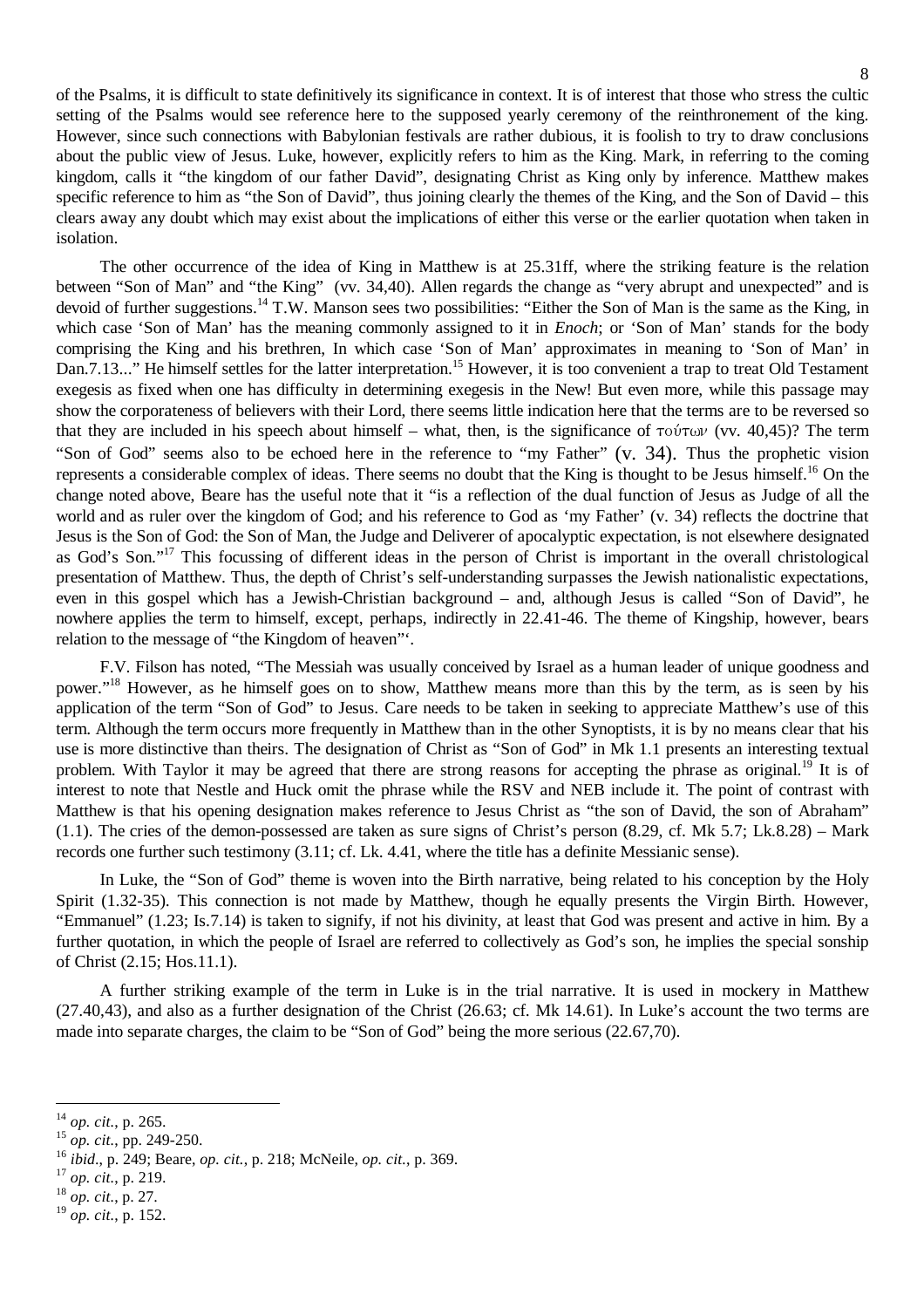The divine testimony at the Baptism (3.17, //s Mk 1.11; Lk. 3.22) and at the Transfiguration (17.5; //s Mk 9.7; Lk. 9.35) is basically the same in all three Synoptists.<sup>20</sup> The only variant significant here is  $\epsilon \kappa \lambda \epsilon \lambda \epsilon \gamma \mu \epsilon \nu o_S$  at Lk. 9.35 instead of  $\dot{\alpha}$   $\gamma$  $\alpha$  $\pi$  $\eta$  $\tau$  $\dot{\alpha}$ . Though the latter generally means in Greek "beloved", it is to be noted that in the LXX it is a frequent translation for "the only one" (Gn. 22.2,12,16; Am. 8.10; Zech. 12.10; Jer. 6.26). The story of Abraham and Isaac in particular features the unique relationship implied in the word. Apart from  $\dot{q}$   $\gamma$  $\alpha$  $\pi$  $\dot{\omega}$  $\alpha$ e $\nu$ os at Prov. 4.3, the word is elsewhere chiefly rendered by  $\mu$ <sub>0</sub> $\nu$ <sup>o</sup> $\nu$ <sup>i</sup>  $\kappa$ <sup>o</sup> (Ps. 22.20; 25.16; 35.17; Jg. 11.34 in B). Of the Synoptists, this word is only used by Luke in reference to only children on whom miracles were performed (7.12; 8.42; 9.38). The rendering of  $\overline{U}$  by άγαπητός is probably due in part to the sense of the term in reference to persons and in part to its similarity of form to "יְדָי, "beloved, lovely", regularly rendered by  $\dot{\alpha} \gamma \alpha \pi \eta \tau$  (Ps. 60. 5; 84.1; 108.6; 127.2) or by the verbal form (Dt. 33.12; Is. 5.1; Jer. 11.15). The variant in Lk. 9.35 may be by analogy with the  $\epsilon \kappa \lambda \epsilon \kappa \tau \delta s$  (LXX = בְחֹיר of Is. 42.1, cited Mt.12.18 (using άγαπητός and a free form which emphasises the present parallel) and bearing some resemblance to the testimony at Baptism and to Mt. 17.5. In any case, the evidence seems to point to the word indicating the uniqueness of the filial relationship of Jesus with God, and that the Old Testament allusion refers to Israel strengthens this force of the word. $^{21}$ 

The account of the Temptation is basically the same in Matthew and Luke (Mt 4.1-11; Lk. 4.1-13). There are two questions which are difficult to determine: what is the nature of Sonship in this passage? and is Christ tempted to doubt his person or his mission? For the second question, it is to be noted that both person and mission are involved since not only the Father's protection but also his own authority and power are called into question. For the first question, it can only be said at this point that the term seems to be used as a Messianic title (note that if the King as representative of the people of Israel could be called "son of God" how much more the Messianic king) in special relation to his mission. This is natural at this point in his life and work. However, the possibility of reference to his unique person may not be excluded.

In Matthew's account of Christ walking on the water  $(14.22-23 = Mk 6.45-52)$  the disciples specifically declare, "Truly you are the Son of God" (v. 33). Here is an anarthrous predicate. This may merely be following the normal rule for classical Greek though frequently in the NT "the article is inserted if the predicate noun is presented as something well known or as that which alone merits the designation (the only thing to be considered)." But according to Colwell, definite predicate nouns **preceding** the verb are anarthrous. <sup>22</sup> It is difficult to determine what degree of understanding of our Lord this confession is intended to imply, especially as far as uniqueness of title goes. The power of Jesus is plainly seen to point to his being more than man – note the force of  $\pi$ o $\pi$  $\alpha$  $\pi$ <sup>o</sup> in 8.27. Filson notes, "They were groping for a title and understanding adequate to express the unique authority and power which they saw active in Jesus.<sup>23</sup>

Yet in Peter's confession of 16.16, while the title is made more explicit, the emphasis is on the recognition of him as the Christ (cf. v. 20) as in the parallel passages (Mk 8.29; Lk. 9.20).<sup>24</sup> This again seems to relate the title to his mission, though the recognition of him as the Christ has been in large measure due to the awareness of his person. It is noteworthy that in this gospel the disciples ascribe the title of "Son of God" to Jesus before that of "Christ".

The amount of understanding implied by the centurion and those with him in  $27.54$  (= Mk 15.39) is difficult to determine. The phrase may mean little more than "righteous man" as Lk. 23.47. Yet the emphatic arrangement of the words in Matthew seems to indicate that they are regarded as a testimony (though not understood by the centurion as such) to the divinity of Christ.

The uniqueness of Christ's Sonship is further emphasised in the Gospel in Jesus' references to God as his Father. Space does not allow the consideration of this theme in full here, but some mention must be made of it since Jesus himself nowhere expressly calls himself "Son of God". In teaching of God as Father he at no time identifies himself in his relation to God with his hearers. Thus, he speaks of "your Father" and of "my Father" but not of "our Father"

<sup>&</sup>lt;sup>20</sup> Some MSS read Ps. 2.1 (LXX) at Lk. 3.22. For a discussion of the evidence weighing against this reading see W.F. Arndt, *St*. *Luke* (Concordia, Saint Louis, 1956), pp. 121-122.

<sup>21</sup> It is noteworthy that in the 5th edition of Bauer's *Wörterbuch zum Neuen Testament* (Töpelmann, Berlin, 1958) the first meaning of άγαπητός is given simply as *einziggeliebt* "only-beloved" (cf. Arndt and Gingrich from 4th edn).

<sup>22</sup> Blass-Debrunner (tr. R.W. Funk), *A Greek Grammar of the New Testament* (CUP, Cambridge, 1961), p. 143.

<sup>23</sup> *op. cit.*, p. 174.

<sup>&</sup>lt;sup>24</sup> The phrase,  $\dot{\text{o}}$  χριστ $\dot{\text{o}}$ ς του θεου, also used by Luke at 23.35 (there in conjunction with  $\dot{\text{o}}$  έκλεκτός) where Mt. makes reference to "the Son of God" (26.42,43), may represent a genitive of relationship (cf Lk. 3.23ff, where, however, vuos in v. 23 puts the matter beyond doubt) – though one feels W.F. Arndt has more reason, " $\tau$ où  $\theta \in \partial \tilde{v}$  is the subj. gen. = the one whom God has anointed" (*op. cit.*, p. 258).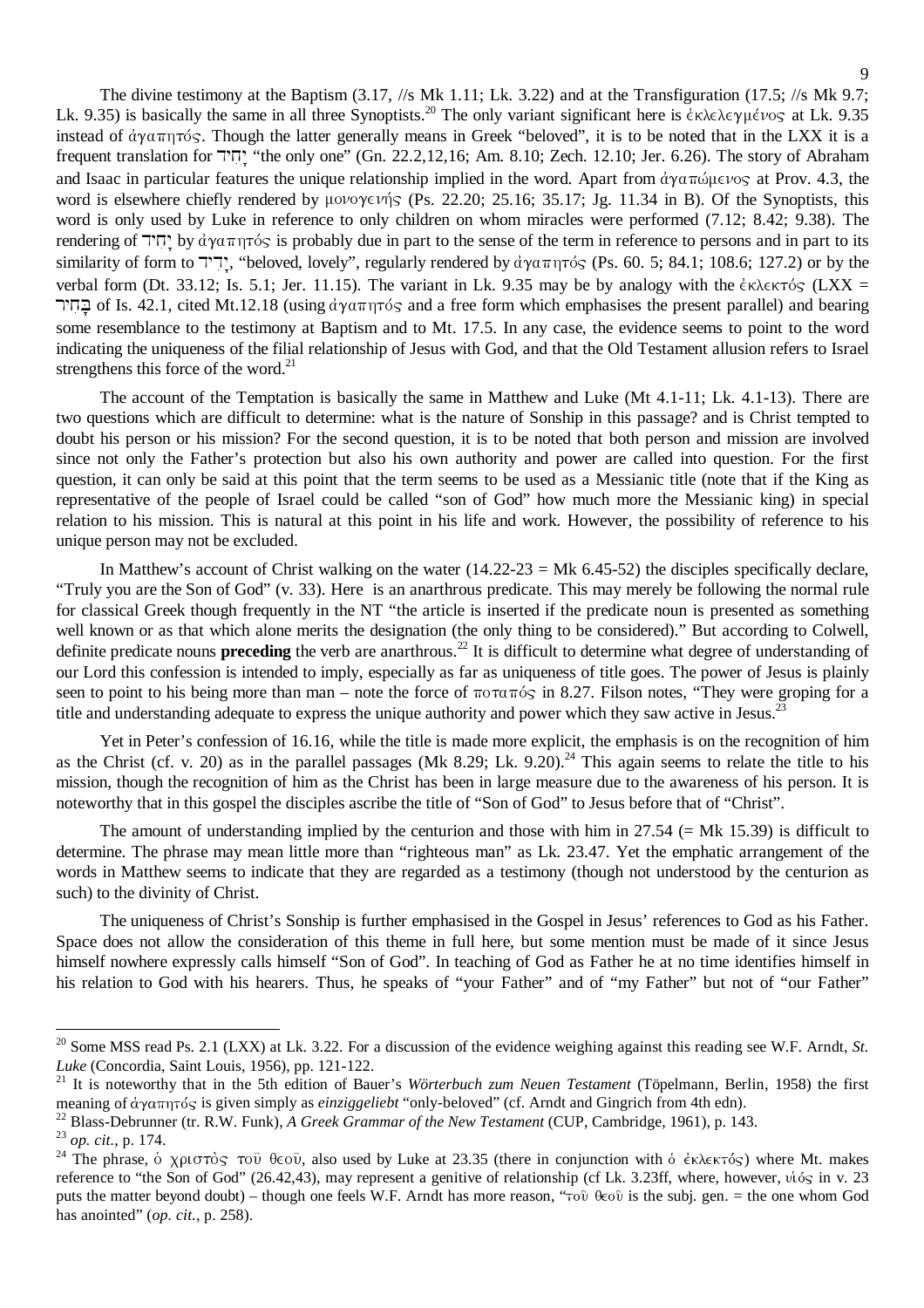except in that prayer which is to be a model for his followers (6.9). The characteristic phrase is  $\phi \pi \alpha \tau_{\text{up}}$   $\mu_{\text{ov}} \phi \phi$ oὐρανοῖς (also ὁ οὐρανοῖς, 15.13; ὁ ἐπουράνιος, 18.35). It is noted that in several instances of this characteristic phrase there is no parallel in the other Synoptists (15.13; 16.17; 18.10,19,35). In a number of instances where there is a parallel, signif icant differences are to be noted; for ἔμπροσθεν τοῦ πατρός μου τ. ἐν τ. οὐρ. in 10.32-33, Lk. 12.8,9 has έμπ. (ἐνώπιον) τῶν ἀγγέλων τοῦ θεοῦ (cf. Mt.18.14 and Lk. 15.10); for τοῦ πατρός μου κ.τ.λ. in 12.50, both Mk 3.35 and Lk. 8.21 have τοῦ θεοῦ; for τοῦ πατρός μου (simple form) in 26.29, Mk 14.25 has τοῦ θεοῦ. The characteristic form noted may be related to the eschatological thread which runs through Matthew, that is to the themes of the Kingdom and the Son of Man. The Sonship of Christ is seen to be beyond the temporal order of things, though it is difficult to say to what extent he is portrayed as of the essence of Godhood.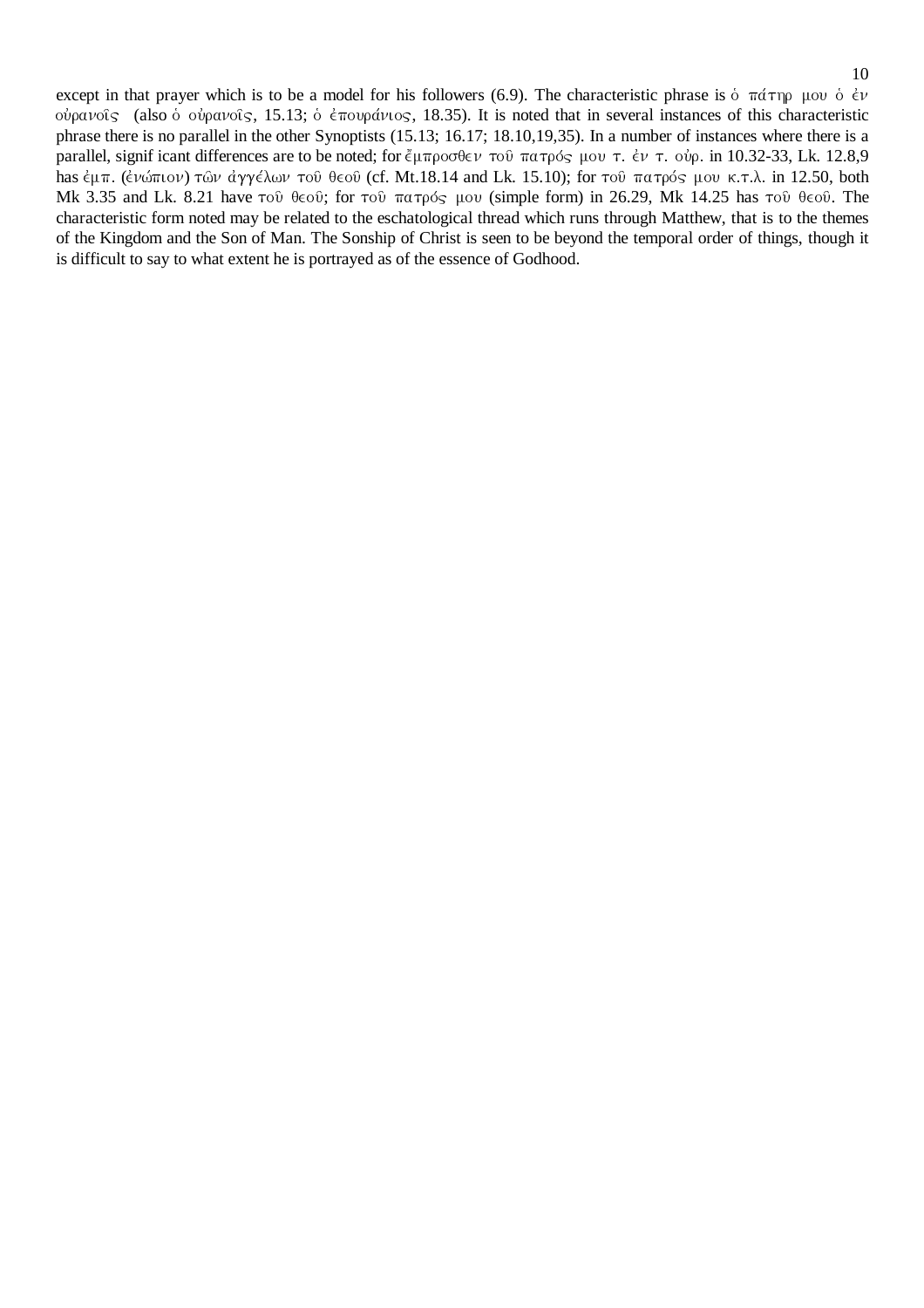#### **4. The Kingdom of Heaven**

Reference has already been made to the characteristic Matthaean phrase  $\eta$  βασιλεία τών ούρανών, especially in relation to the parables of the Kingdom. It is noteworthy that we return to this phrase after considering Matthew's phrase for God. As noted it may be related to the Jewish background and also to Matthew's greater eschatological emphasis. This characteristic phrase must not be separated from the other uses of "Kingdom" in this Gospel and the present and futurist aspects are not to be rigidly distinguished. This tension has led scholars like Albert Schweitzer to regard the Kingdom in Christ's teaching as completely future, and others like C.H. Dodd to emphasise the Kingdom as already present.

The attitude to the Old Testament in Matthew has already been briefly noted in reference to the *testimonia*. This could be extended to the teaching of Christ more generally. His work and teaching was not in opposition to the law and the prophets, and indeed the latter had abiding significance (5.17-20). He was, however, opposed to the rigid legalism which characterised so much of the current interpretation of the law and emptied it of its real significance (15.3ff). Space does not permit a full examination of this which certainly represents another of the contributions of Matthew's gospel to Christian theology. However, this brief mention serves to set the parallel which exists between the attitude to the law and the prophets and the concept of the Kingdom.

The Kingdom is something new in the sense of fulfilment, yet the rule of God existed in Old Testament times also. Nevertheless, just as the law of God had been deprived of its true significance by an emphasis on outwardness, so the Kingdom had become the prized possession of the Jewish people, an outward security of a narrow nationalism. Thus, although our Lord is not recorded as having directly applied the term "Son of David" to himself – there was possibly no Messianic title which would have been more likely to arouse the wrong concept of his work – the element of continuity in the "Kingdom" must be borne in mind. Under the Old Testament the reign of God had already begun in the community of people who constituted his Kingdom and received his gifts and his laws. The continuity with the Kingdom Christ was proclaiming receives its most conspicuous expression in the conclusion recorded by Matthew to the parable of the wicked husbandmen (21.43) – "Therefore I tell you, the kingdom of God will be taken away from you and given to a nation producing the fruits of it." Some scholars think the use of the phrase "of God" instead of "of heaven" indicates a different meaning.<sup>25</sup> It is true that a different aspect of the Kingdom is described here, but since the distinction in forms does not exist in the other instances of this phrase it seems rather hazardous to assert it here. The significant point seems to be that the Kingdom which was present under the old dispensation was about to enter a new phase.

There may also be reference to this element of continuity in the account of the healing of the centurion's servant  $(8.5-13; \text{ cf. Lk. } 7.1-10)$ . The words of vv. 11,12 are significant (cf. another Lucan passage, 13.28-30): "I tell you, many will come from east and west and sit at table with Abraham, Isaac, and Jacob in the kingdom of heaven, while the sons of the kingdom will be thrown into the outer darkness; there men will weep and gnash their teeth." Here, the folly of attempting to distinguish between the Kingdom of heaven and "the Kingdom" is quite plain. As in the previous passage, the Kingdom is the kingdom of the consummation, seen in continuity with God's reign over his chosen people – "the sons of the Kingdom" – though many of the latter would be excluded and others not of the Kingdom would be brought in. The condition of entry into the Kingdom is evidently faith (v. 10), whereas the Jewish people tended to presume on God's promises, describing Israelites as "sons of the world to come", having a sure expectation of participation in the future world.<sup>26</sup> However, important as this is in establishing the perspective of the teaching about the Kingdom, the great weight is directed to its present and future aspects.

Even though the Israelites were God's chosen people, because of their rebellion and sin God's effective reign had not yet been established. The earliest proclamations of the Kingdom by Christ and his forerunner involved not only the nearness of the Kingdom but the call to repent (3.2; 4.17; cf. Mk 1.15). It is taken here that the verb  $\epsilon \gamma \gamma i \zeta \omega$  basically signifies "to approach". C.H. Dodd, by reference to the use of this word "sometimes" in LXX to translate the Hebrew verb נגש and the Aramaic verb שמא, both of which are taken to mean "to reach, arrive", considers we should translate, "the Kingdom has come".<sup>27</sup> However, the meaning in any of these O.T. cases is not appreciably affected if  $\epsilon \gamma \gamma \zeta \omega$  is

<sup>25</sup> e.g. McNeile, *op. cit.*, p. 312; Allen, *op. cit.*, pp. lxvii, 232.

<sup>&</sup>lt;sup>26</sup> N.B. Stonehouse, *The Witness of Matthew and Mark to Christ* (Tyndale, London, 2ed 1958), p. 232.

<sup>27</sup> *The Parables of the Kingdom* (Religious Book Club, London, 1935), p. 44.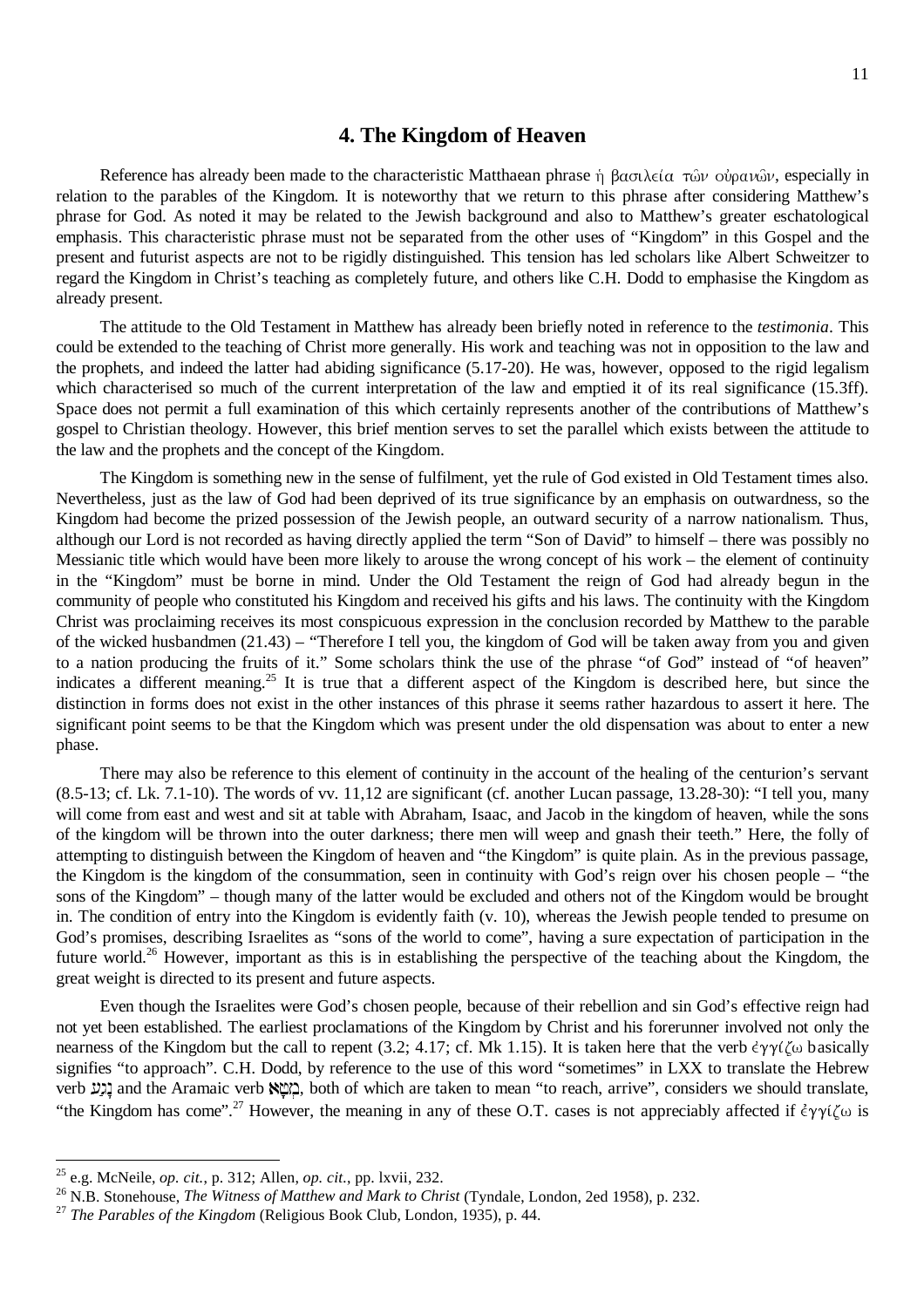rendered by its usual sense "to approach", except in the case of Jon. 3.6. In this respect, Pss. 88.3 and 107.18 should be noted. But even more, note should be taken of its more regular rendering of  $\mathbb{Z}$  and  $\mathbb{Z}$ , both "draw near, approach." The only other count on which this interpretation of  $\epsilon y \gamma \zeta \omega$  might be made here is a consideration of whether it is intended in a spatial or temporal sense. "To be near", it may be urged, could refer to its presence in the person of Christ (cf. Lk. 17.21, if  $\epsilon \nu \tau$  is taken to mean "in the midst of"). However, this arises partly on account of our difficulty in rendering the Greek perfect. Bauer gives the meaning as *sich nähern*, *nahe herankommen*, <sup>28</sup> both indicating not simply a state of nearness, but the nearness of approach. Yet even as this is insisted from a linguistic investigation of these passages, it must equally be insisted that the alternative is not an interpretation of the Kingdom in terms of "the end of the world". Thus, Stonehouse has noted, "Of all the instances where Matthew refers to the kingdom, only a few demand an exclusive reference to the coming of the kingdom at the consummation of the age." $^{29}$ 

This is important in understanding the Beatitudes. In Luke's account of these sayings, the use of the second person seems to indicate that essentially the same group (*viz.*, the disciples) is referred to under different terms (Lk. 6.20-22). In Matthew, however, the third person is used and the spiritual intent directly asserted (5.3-10). It is to be questioned whether, in this case also, the different terms are not intended to describe the one group of people  $- viz$ . those who gain entry to the Kingdom. This seems at least possible when it is seen that the first and last of these sayings (vv. 11,12 are taken as a second-person extension and application of v. 10) state, "Theirs is the kingdom of heaven" (vv. 3,10), while the intervening beatitudes are expressed in future tense. The future may well indicate the **certainty** of the blessings,<sup>30</sup> rather than "that the kingdom is regarded as a condition of things still in the future."<sup>31</sup> The group of sayings as a whole cannot be so catalogued. In the fulfilment of the blessings some may have to wait till the end-time comsummation, though this interpretation is not certain in any single case. Is the Kingdom, we may well ask, "a condition of things still in the future"? Then at least it is a present possession, even though it awaits final manifestation. The cumulative effect of the Beatitudes seems to be grace rather than law, and it is in this light that the sayings of 5.20 and 7.21 need to be considered. The Beatitudes are not setting out prerequisites of entry into the Kingdom, but characteristics of its blessed ones (cf. 18.1-4; 19.14).

The parables of chap. 13 exhibit the same complex time characteristics. Thus the parable of the sower relates the word of the kingdom (v. 19) to the earthly ministry of Christ (vv. 16,17). The parable of the tares relates the present state of the Kingdom to its future consummation (vv. 24-30, 36-43). Of key significance in the Kingdom in both present and future is the "Son of man" (vv. 37,41). The parables of the mustard seed and the leaven relate to the growth of the Kingdom (vv. 51-33), and those of the treasure and the pearl to the great worth of the Kingdom (vv. 44-46). The parable of the dragnet (vv. 47-50), however, is almost entirely futuristic (note v. 49). This is also true of other Kingdom parables in this Gospel – the labourers in the vineyard (20.1-16), the marriage feast (22.1-14) and the ten virgins (25.1- 23). In each case, a present principle of life is set out, but in relation to the future consummation of the Kingdom. The parable of the unforgiving servant emphasises the principle of forgiveness in relation to the present life, though it is future in the sense that it points to the future reckoning.

The parables of the Kingdom, as set out in Matthew, present quite a varied picture of the nature of the Kingdom, especially with regard to the time element. However, although many aspects of the present life of the Kingdom are portrayed, in the overall view the Kingdom seems to await for its consummation in the future. Thus, Tasker sums up well, "If we are to give to the parables of the kingdom their *prima facie* meaning, we must suppose that, while Jesus regarded the kingdom or kingship of God as present indeed in his own words and actions, he also anticipated a period, the length of which he did not know (Mk xiii.32), during which that kingship would be a reality within the society of his followers who would constitute his worldwide Church, and predicted that the kingdom would not come in its fulness till he himself returned in glory."<sup>32</sup> This latter fact is certainly in mind in the request of 20.20-28, though our Lord's reply indicates the relevance of the present life as far as the Kingdom is concerned (v. 27), as also in the case of the rich young ruler (19.16ff) or by contrast in the proselytising activities of the Pharisees (23.13-15).

Since the theme of the Church has been introduced here by Tasker, it is convenient to give it consideration at this point. Of the four Gospels, Matthew is the only one which uses the word  $\epsilon_{Kk}$   $\eta$  of a (16.18; 18.17) used in the LXX as a translation for the Hebrew  $\overline{D}$ <sub>V</sub> *qahal* "assembly, convocation of the people", also rendered by συναγωγή. It frequently

<sup>28</sup> *op. cit.*, pp. 422-433.

<sup>29</sup> *op. cit.*, p. 233.

<sup>30</sup> R.V.G. Tasker, *The Gospel according to St. Matthew* (Tyndale, London, 1961), p. 61.

<sup>31</sup> Allen, *op. cit.*, p. 42.

<sup>32</sup> art. "Parable" in J.D. Douglas (ed.), *The New Bible Dictionary* (IVF, London, 1962), p. 934.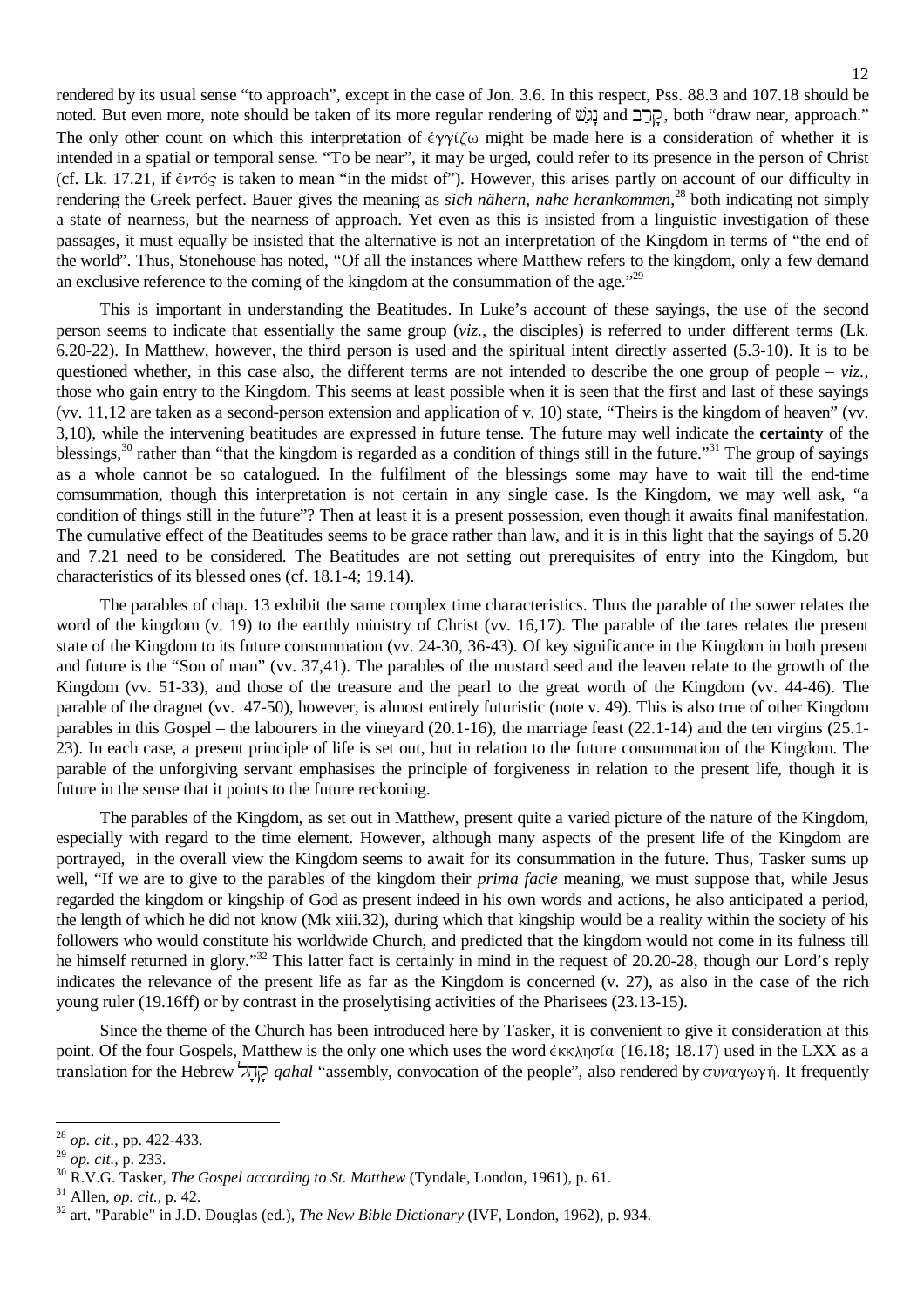refers to the "congregation of Israel". In the light of this background, it has been thought that in 18.17 the reference is to the local Jewish synagogue or to a local group of Christ's followers. In 16.17ff this concept is definitely related to the Kingdom of heaven, i.e. to the reign of God in its more comprehensive aspect. Whether the "rock" is taken to be the confession of Jesus as Christ or the person who has made this confession, Christ's  $\epsilon \kappa \lambda \eta \sigma (\alpha$  will stand against the gates of Hades because it is his, and not because of the supposed primacy of some individual within it. This latter seems excluded by the parallelism offered in vv. 22,23 – "**Blessed art thou, Simon Bar-jona**" is opposed by "**Get thee behind me, Satan**". "**Flesh and blood hath not revealed it unto thee, but my Father which is in heaven**" becomes by contrast "**thou savourest** (RV 'mindest') **not the things that be of God, but those that be of men**." "**Upon this rock I will build my church**" is now "**thou art an offence**, i.e. 'a rock of offence', **unto me**." <sup>33</sup> This characteristic of Matthew's account is further emphasised when it is realised that the parallel Marcan passage (Mk 9.32,33) does not contain the words  $\sigma$ κάνδαλον  $\epsilon \hat{i}$  έμοῦ. The "keys of the kingdom" (v.19) may be seen to point more to responsibility than to privilege, and the reference to binding and loosing does not point to an infallible person and community but to the dependence of that person and community on God. Perhaps this helps in understanding the curious construction έσται δεδεμένον and έσται λελυμένον. C.F.D. Moule considers that little trace of the perfect sense still adheres, the participle being virtually an adjective, though he admits that it might be stretched to mean "shall be found to be bound"<sup>34</sup> (cf. the also curious use of the perfect in Jn 20.23). It is to be noted that this passage referring to the church gives what seems to be a principle of discipline within the Kingdom community – whatever and whoever it may precisely involve. This is also true in 18.15-20 – with the addition of the principle of fellowship within the Kingdom. In 28.18-20 a similar thought is brought out – Christ is presented as the one with all authority commissioning his disciples to go out and themselves make disciples in the knowledge that he is always with them. This is again the Kingdom in its nucleus form, the church, as is seen by the phases of its activity – discipling, baptising, teaching. The church, then, is related to the Kingdom, though not synonymous with it. Filson expresses the distinction thus: "(1) The Church is temporary, and will give way to the perfect and full rule of God in his eternal Kingdom. (2) The Church is thought of in terms of its mission. It must evangelise and teach in order to bring men to faith and train them in obedience to God's will."<sup>35</sup> The concern of Matthew with this latter need has already been noted in several instances in considering the characteristics of his special material.

<sup>33</sup> R. V.G. Tasker, *The Gospel according to St. Matthew*, p.161; cf. B.C. Butler, *The Originality of St. Matthew* (C.U.P., Cambridge, 1951), pp. 131-133.

<sup>34</sup> *An Idiom Book of New Testament Greek* (C.U.P., Cambridge, 2ed 1959), p. 18.

<sup>&</sup>lt;sup>35</sup> The Gospel according to St. Matthew, pp. 17,18.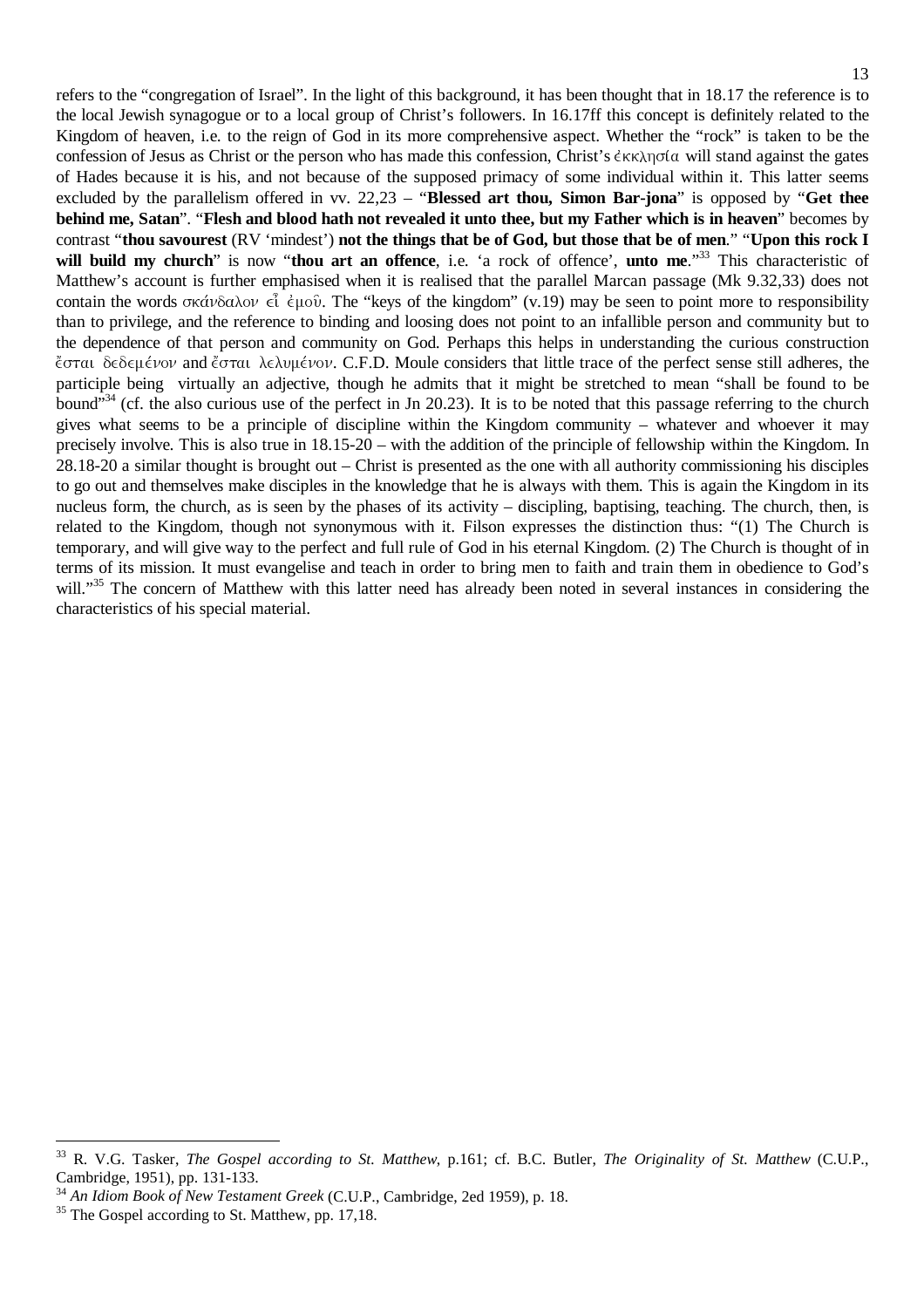## **5. Conclusion**

Since the scope of this essay has been restricted and the material considerably compressed, in accordance with its size, it would be impossible to sum up in this brief section the contribution made by Matthew's Gospel to the development of Christian theology. However, there are some concluding observations which relate to the themes considered.

While there has been no consideration of the historicity or authenticity of different passages under consideration, Matthew's presentation of the words and deeds of Jesus evidences a clear interest in his person and mission. These are seen in the light of the Old Testament and in special relation to the Kingdom of heaven, both in its present and future aspects.

Space has not permitted here a detailed consideration of the relation of the Cross and Resurrection of Jesus to this whole process, especially since much of this theme which is so important to him is in common with the other Synoptists. However, the evangelist gives clear signs that his record has a practical purpose – to say this does not imply that he used his material in a cavalier fashion, but simply that in many cases the utterances and incidents seem to have been placed on record with particular needs of the later Church in mind. Tasker expresses this well: "It became known as the 'ecclesiastical' Gospel, because it provided the Church with an indispensible tool in its threefold task of defending its beliefs against attacks from Jewish opponents, of instructing converts from paganism in the ethical implications of their newly accepted religion, and of helping its own members to live a disciplined life of fellowship based on the record of the deeds and words of their Lord and Master, which they heard week by week in the orderly and systematic form provided by this evangelist. In short, the Gospel of Matthew served as an apology, a handbook of instruction, and a lectionary for use in Christian worship."<sup>36</sup> Thus Matthew's Gospel is not a systematic theology, but his presentation of the raw materials of theology are so significant as to be placed by the early Church at the head of the New Testament Canon.